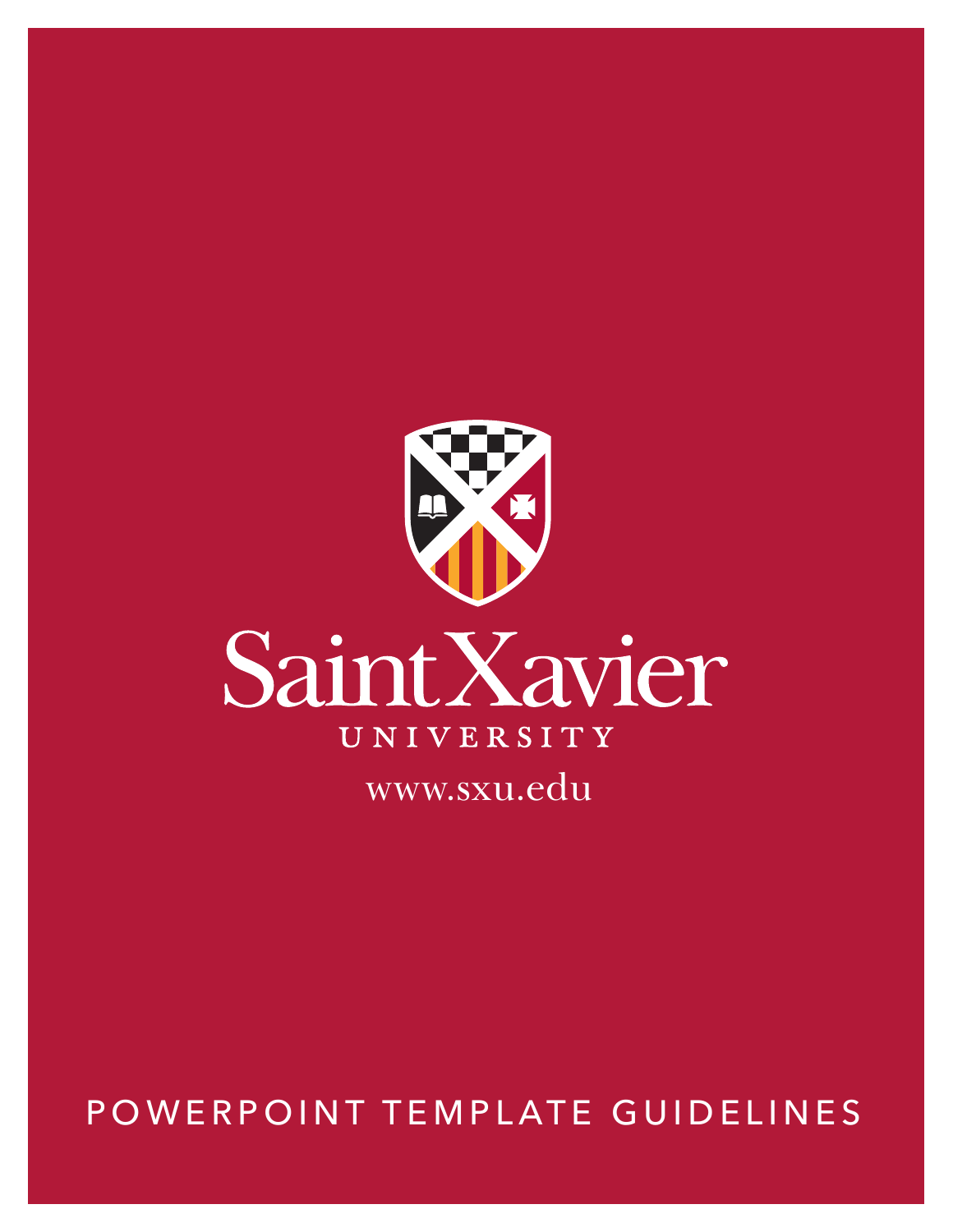When representing Saint Xavier University at a conference or other presentation event, the Office of University Relations encourages you to use this PowerPoint template to maintain professional and branding standards.

To access the template from the website, visit www.sxu.edu, keyword: University Relations. On the right navigation column, the PowerPoint template is located under the Templates subheading.

## **USING THE TEMPLATE**

The template includes four basic slides, including one title slide and three content slides.



Within the content slides, the SXU logo resides in the bottom right corner. Note: The logo appears with the University's full name and shield. Please see the Graphic Standards Style Guide for more information.